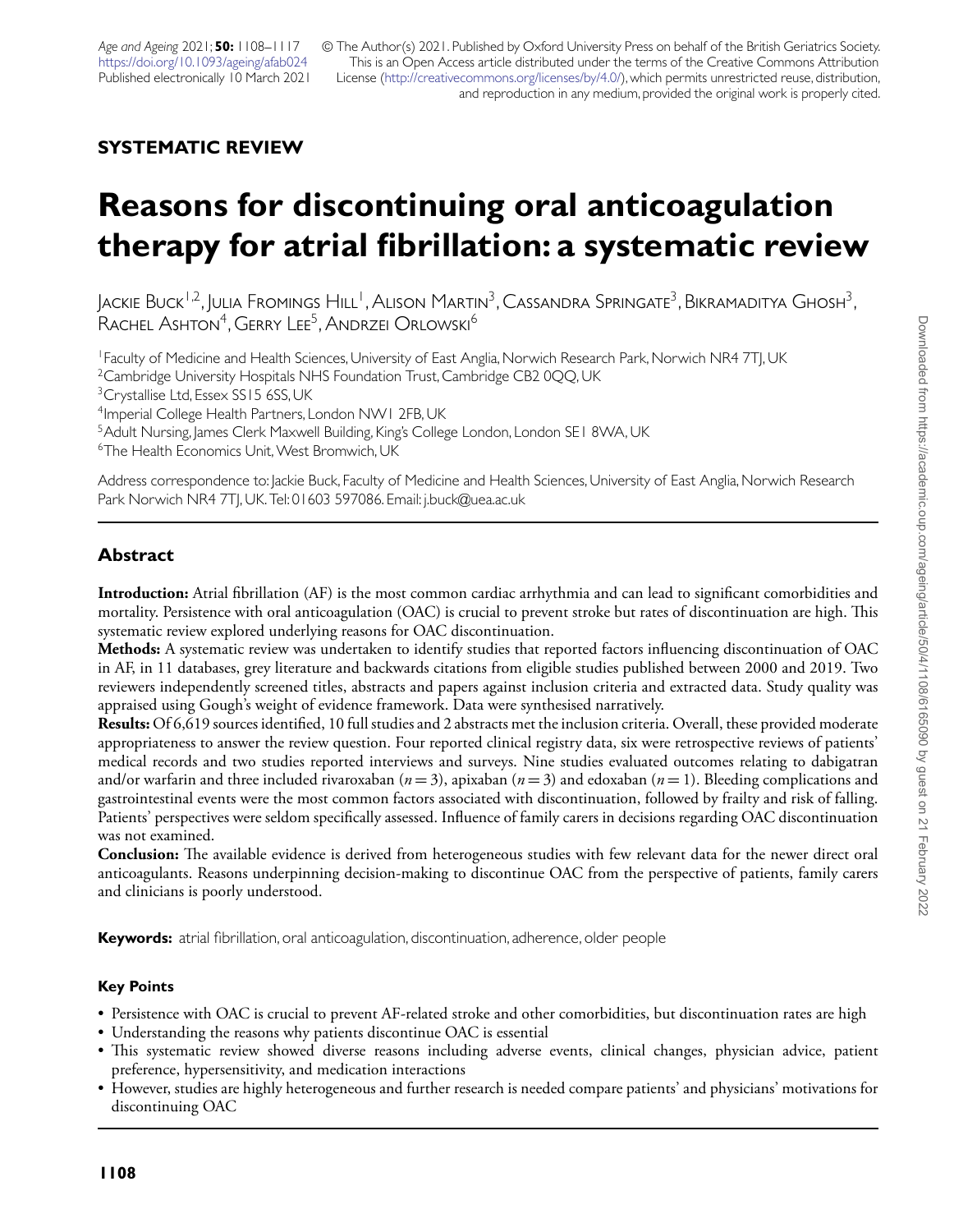### **Introduction**

Atrial fibrillation (AF) is a cardiac rhythm disorder that increases mortality and morbidity due to thromboembolic events such as stroke and myocardial infarction [\[1,](#page-8-0)[2\]](#page-8-1). The risk of mortality and morbidity due to AF increases with age, with incidence being highest among people older than 75 years and mortality being around 15% in these patients [\[1](#page-8-0)[,3\]](#page-8-2). The prevalence of AF has risen particularly in higherincome countries [\[4\]](#page-8-3). The projected prevalence of AF is expected to triple in the next 10–20 years, possibly reaching around 9 million in the USA by 2030 [\[5\]](#page-8-4) and 18 million in Europe by 2060 [\[6\]](#page-8-5).

International guidelines, such as those from the American Heart Association/American College of Cardiology/Heart Rhythm Society [\[7\]](#page-8-6) and the European Society of Cardiology [\[8\]](#page-8-7), and the UK national guidelines from the National Institute of Health and Care Excellence [\[9\]](#page-8-8) recommend the use of oral anticoagulation (OAC) as a preventive measure against stroke. Use of OAC significantly reduces the chances of thromboembolic cardiovascular events, such as stroke, and mortality in patients with non-valvular AF [\[10\]](#page-8-9).

Two main groups of oral anticoagulant drugs are used to treat AF: vitamin K antagonists ([VKAs] most commonly warfarin) and non-VKAs, also known as direct oral anticoagulants (DOACs), including dabigatran, apixaban, rivaroxaban and edoxaban. A meta-analysis of the efficacy of OAC for stroke prevention in AF concluded that DOACs were more effective and cost-effective than warfarin [\[11\]](#page-8-10). However, despite being highly effective in reducing and preventing stroke and embolism in clinical trials, in realworld settings, the efficacy of treatments depends greatly on medication being prescribed and taken as recommended. Persistence rates with OAC vary but are typically around 15–20% [\[12](#page-8-11)[,13\]](#page-8-12). The patterns of persistence and adherence rates also differ by drug type, with studies indicating differences in patients' preferences for warfarin or DOACs [\[14](#page-8-13)[,15\]](#page-9-0).

Discontinuing treatment can have negative consequences, including increased disease burden. In accordance, the risk of hospitalisation and higher total health-care costs rise [\[2](#page-8-1)[,16\]](#page-9-1). Understanding the reasons why patients discontinue OAC is essential to tackling these issues.

The aim of this study was to determine the reasons that OAC is permanently discontinued, with a focus on patient, clinician and family/carer perspectives.

#### **Methods**

#### **Search strategy**

We conducted a systematic literature search to identify articles published between 2000 and 2019 that reported on factors influencing discontinuation of OAC in AF. The search strategy was developed in collaboration with an academic librarian. The search terms were generated from combinations of 'atrial fibrillation', 'oral anticoagulants'

and 'discontinuation'. The full search strategies for Medline (via EBSCO), EMBASE, Cochrane Database of Systematic Reviews, PsycINFO and OpenGrey are shown in the Supplementary data available in *Age and Ageing* online (pp 1–5). These were adapted for searches in CINAHL, ASSIA, Scopus, COPAC, Ethos and Proquest. Potentially relevant articles were identified by title and abstract only. Manual searches of the reference lists of relevant review papers and lateral searches of reference lists from all included papers were also carried out.

#### **Data synthesis**

Titles, abstracts and full texts (if retrieved) were independently screened by two members of the review team. Papers were included if they were written in English and described reasons for discontinuation of OAC in people with AF. Studies that described the temporary cessation of OAC or reasons for switching oral anticoagulant drugs were excluded unless they also described reasons for permanent discontinuation.

Full inclusion and exclusion criteria are shown in the Supplementary data available in *Age and Ageing* online (p 6). Briefly, data were classified by reason for discontinuation: decision by the patient, decision by the physician, due to adverse events, due to frailty, no AF and other reasons. Additionally, papers were classified according to the inter-relationships between reasons.

Discrepancies in screening decisions were discussed within the team. Any study for which the abstract did not make relevance clear was retrieved and the full text was screened.

#### **Data quality**

Studies were quality assessed for risk of bias with Gough's weight of evidence framework [\[17\]](#page-9-2). Quality of evidence was assessed according to three main dimensions:

- A. the quality of the execution of the study (irrespective of the review question);
- B. the appropriateness of the research design for answering the review question; and
- C. the appropriateness of the study focus in the context of the review question.

To assess the quality of the execution of the study (dimension A) we used an adapted version of the NHLBI quality assessment tool for observational cohort and cross-sectional studies [\(https://www.nhlbi.nih.gov/health-topics/study-qua](https://www.nhlbi.nih.gov/health-topics/study-quality-assessment-tools) [lity-assessment-tools\)](https://www.nhlbi.nih.gov/health-topics/study-quality-assessment-tools). Two researchers weighted each study independently and differences were reconciled by discussion.

#### **Results**

The PRISMA flow diagram [\(Figure 1\)](#page-2-0) summarises the article selection process. After removal of duplicate publications and application of exclusion criteria, 12 of 6,619 identified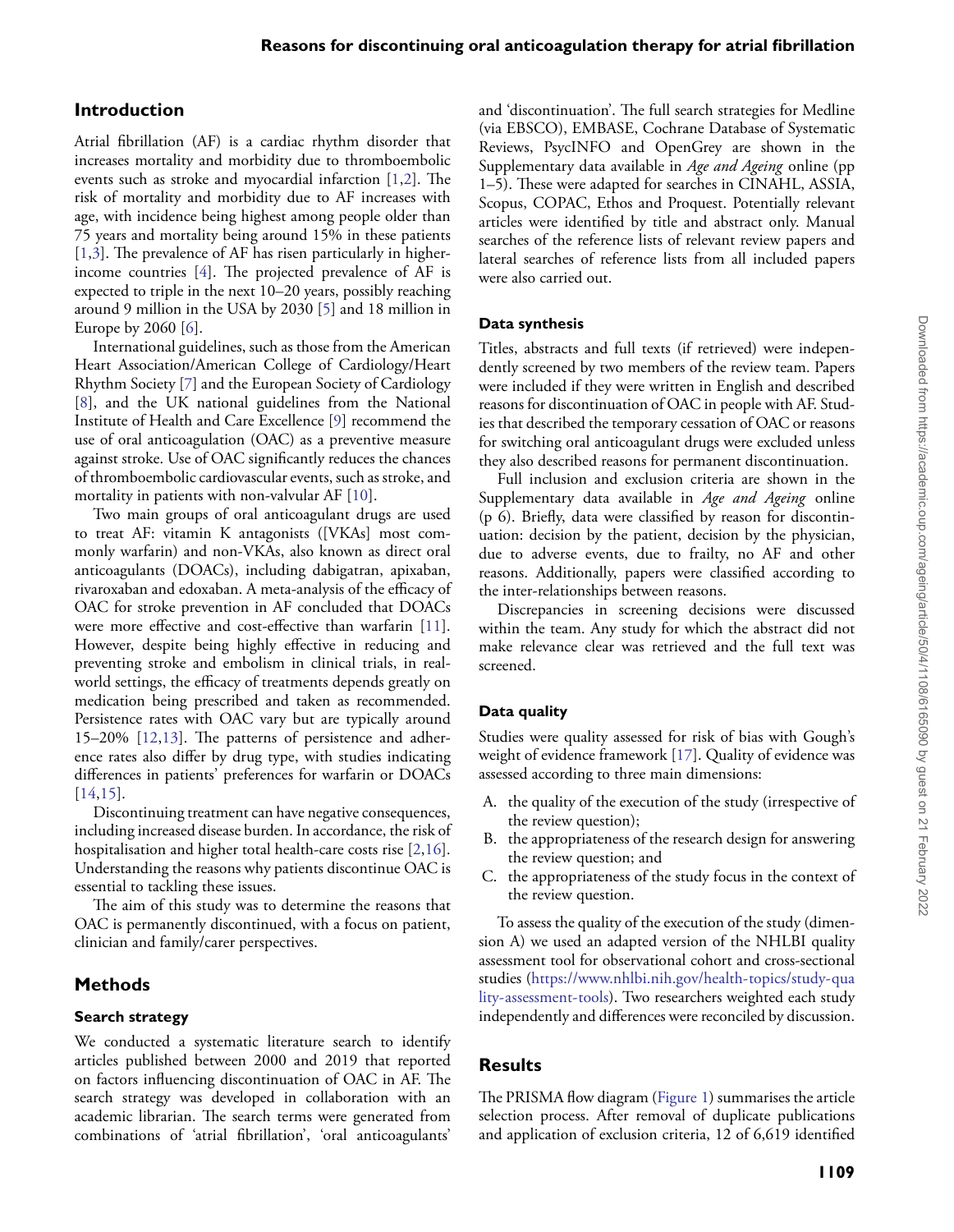

<span id="page-2-0"></span>**Figure 1.** PRISMA flowchart.

sources met all the inclusion criteria—10 full-text articles and 2 conference abstracts [\[18–](#page-9-3)[29\]](#page-9-4).

## **Quality of the evidence**

The results of the quality assessment for Gough's dimension A are shown in [Table 1.](#page-3-0) The quality of studies was generally consistent. The areas of poorest quality were sample size justification, levels of the exposures assessed and the handling of confounding variables.

The foci and objectives in most studies related to discontinuation rates, risk factors for discontinuation of treatment and/or the reasons for discontinuations. Overall, the studies provided moderate appropriateness to answer the review question (Supplementary data available in *Age and Ageing* online, p 7). Two studies had qualitative study designs and asked specifically for reasons underlying discontinuation among other data gathered [\[18](#page-9-3)[,19\]](#page-9-5). No studies focussed solely on the reasons reported by patients for permanently discontinuing OAC.

## **Summary of included studies**

Of the 12 studies included in the review [\(Table 2\)](#page-4-0), most provided reasons related to the categories discontinuation due to patient's choice, adverse events and other reasons [\(Figure 2\)](#page-3-1). Two reported discontinuation data from patient surveys and interviews [\[18,](#page-9-3)[19\]](#page-9-5), four reported data from clinical registries of patients with AF [\[21–](#page-9-6)[23\]](#page-9-7) and six reported data obtained from retrospective reviews of patients' charts and

hospital records [\[24](#page-9-8)[–29\]](#page-9-4). Most studies provided information supporting inter-relationships between reasons [\(Figure 3\)](#page-6-0).

Two studies reported data from registries: outcomes registry for better-informed treatment of atrial fibrillation (ORBIT-AF) [\[20,](#page-9-9)[21\]](#page-9-6) and Global Registry on Long-Term Oral Anti-thrombotic Treatment In Patients With Atrial Fibrillation (GLORIA-AF) [\[22,](#page-9-10)[23\]](#page-9-7). ORBIT-AF is a national US registry and GLORIA-AF is an international registry containing information from 44 countries. Both record patients with newly diagnosed AF initiated on OAC. Most of the data are from Europe and North America due to the relevant drugs being more widely available in these regions. Both registries included a pre-specified list of reasons for discontinuations of treatment from which physicians may select one or multiple options. Two studies included interviews with patients, conducted in the UK [\[18\]](#page-9-3) and Germany [\[19\]](#page-9-5), and six employed retrospective chart reviews, one in Korea [\[24\]](#page-9-8), one in the USA [\[24\]](#page-9-8), two in Japan [\[26,](#page-9-11)[27\]](#page-9-12), one in Italy [\[28\]](#page-9-13) and one in China [\[29\]](#page-9-4). The two Japanese studies were conducted separately but in the same department at Tokyo Women's Medical University Hospital. One research group was responsible for the two ORBIT-AF registry studies, as was one group for the two Tokyo studies. It is likely, therefore, that some data were duplicated.

All studies focussed on adults with AF. One study specifically assessed very old patients ( $\geq 80$  years) [\[28\]](#page-9-13) and another included patients who had AF and experienced transient ischaemic attack or ischaemic stroke (IS) [\[19\]](#page-9-5). Sample size varied substantially across studies, from 11 to 139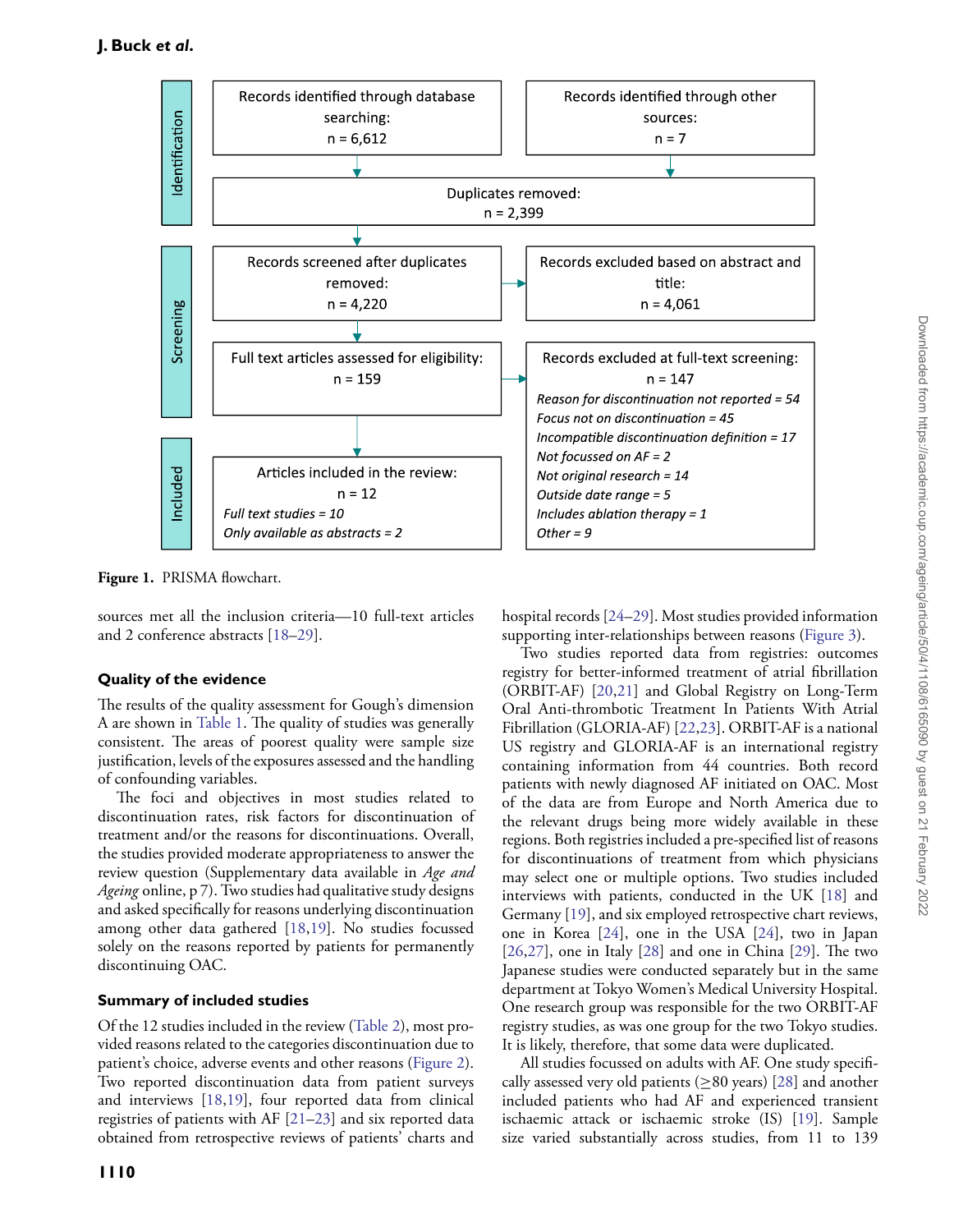#### **Reasons for discontinuing oral anticoagulation therapy for atrial fibrillation**



<span id="page-3-0"></span>**Table 1.** Quality of the execution of the study

<span id="page-3-1"></span>**Figure 2.** Classification of data.

 $0.0$ 

Bertozzo 2016

participants in the qualitative studies [\[18](#page-9-3)[,19\]](#page-9-5), from 300 to 900 in the retrospective chart review studies [\[24–](#page-9-8)[29\]](#page-9-4) and from 2,900 to 7,200 in the registry studies  $[20-23]$  $[20-23]$ .

 $0.2$  0.4 0.6 0.0 0.2

study reported on discontinuations from both warfarin and dabigatran [\[20\]](#page-9-9), and two studies did not specify which oral anticoagulant drugs patients had received [\[19,](#page-9-5)[24\]](#page-9-8).

 $0.6$ 

Most studies evaluated outcomes relating to dabigatran and/or warfarin. Two retrospective chart review studies reported data on patients treated with dabigatran, rivaroxaban, apixaban or warfarin [\[26,](#page-9-11)[27\]](#page-9-12), and one on patients treated with dabigatran, rivaroxaban, apixaban or edoxaban [\[25\]](#page-9-14). Three studies reported results for patients treated only with dabigatran [\[22](#page-9-10)[,23,](#page-9-7)[29\]](#page-9-4) or only warfarin [\[18,](#page-9-3)[21](#page-9-6)[,30\]](#page-9-15), one

#### **OAC discontinuation rates**

 $0.4\quad 0.6\quad 0.0\quad 0.2\quad 0.4\quad 0.6\quad 0.0\quad 0.2\quad 0.4\quad 0.6\quad 0.0\quad 0.2\quad 0.4\quad 0.6\quad 0.0\quad 0.2\quad 0.4$ 

Percentage of contribution to category in 0-1 scale

Heterogeneity in the sample sizes and follow-up durations made it difficult to compare OAC discontinuation rates directly. In addition, two studies provided no definition of discontinuation [\[18](#page-9-3)[,25\]](#page-9-14) and did not make it clear whether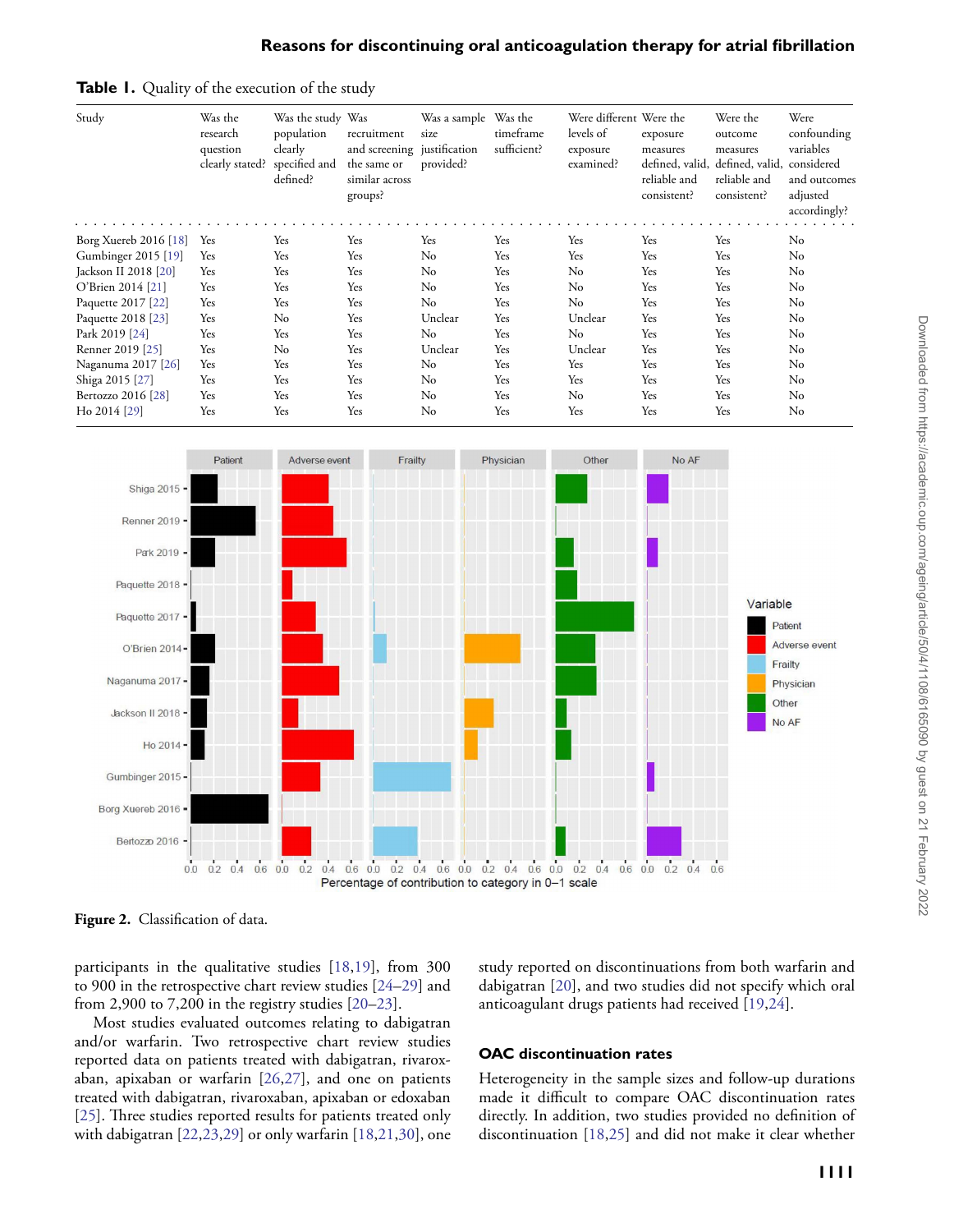<span id="page-4-0"></span>

| Study                      | Design               | Setting                                                                                                                                                            | <b>Population</b>                                                                       | Oral anticoagulant<br>drugs evaluated                                                                                     | Follow-up                                                                                                                                                                                                                                                                                                                           | discontinuation<br>Definition of                                                                              | Discontinuation rates                                                                                                         | discontinuation data<br>Source of                                                                      |
|----------------------------|----------------------|--------------------------------------------------------------------------------------------------------------------------------------------------------------------|-----------------------------------------------------------------------------------------|---------------------------------------------------------------------------------------------------------------------------|-------------------------------------------------------------------------------------------------------------------------------------------------------------------------------------------------------------------------------------------------------------------------------------------------------------------------------------|---------------------------------------------------------------------------------------------------------------|-------------------------------------------------------------------------------------------------------------------------------|--------------------------------------------------------------------------------------------------------|
| Borg Xuereb 2016<br>$[18]$ | Qualitative          | Studies reporting reasons for discontinuations provided directly by patients<br>Hospital admissions<br>in the UK                                                   | 11 adult patients with<br>$\ddot{\cdot}$ $\ddot{\cdot}$ $\ddot{\cdot}$<br>$\frac{1}{2}$ | $\frac{1}{2}$ , $\frac{1}{2}$ , $\frac{1}{2}$ , $\frac{1}{2}$ , $\frac{1}{2}$ , $\frac{1}{2}$ , $\frac{1}{2}$<br>Warfarin | Not applicable<br>$\ddot{ }$ $\ddot{ }$ $\ddot{ }$ $\ddot{ }$ $\ddot{ }$ $\ddot{ }$ $\ddot{ }$ $\ddot{ }$ $\ddot{ }$ $\ddot{ }$ $\ddot{ }$ $\ddot{ }$ $\ddot{ }$ $\ddot{ }$ $\ddot{ }$ $\ddot{ }$ $\ddot{ }$ $\ddot{ }$ $\ddot{ }$ $\ddot{ }$ $\ddot{ }$ $\ddot{ }$ $\ddot{ }$ $\ddot{ }$ $\ddot{ }$ $\ddot{ }$ $\ddot{ }$ $\ddot{$ | .<br>Not applicable                                                                                           | Not applicable                                                                                                                | .<br>Semi-structured<br>interviews                                                                     |
| Gumbinger 2015<br>$[19]$   | Qualitative          | Hospital, Germany                                                                                                                                                  | .39 patients with<br>TIA, IS and AF                                                     | Various drugs                                                                                                             | 15 $(\pm 1)$ months                                                                                                                                                                                                                                                                                                                 | defined as treatment<br>discontinuations:<br>reported; others<br>definition not<br>interruptions<br>Permanent | discontinuations:<br>$15.1\% (n = 109)$<br>Permanent                                                                          | Semi-structured<br>interviews                                                                          |
| Jackson II 2018 [20]       | Retrospective cohort | Studies reporting reasons for discontinuations selected by physicians from pre-specified lists<br>176 sites in the USA<br>including data from<br>Clinical registry | 7,150 patients with<br>$\mathsf{A}\mathsf{F}$                                           | Dabigatran, Warfarin                                                                                                      | 6 months and 1 year                                                                                                                                                                                                                                                                                                                 | Discontinuation of<br>12 months for any<br>the drug at 6 or<br>reason                                         | Dabigatran = 23.8%<br>Dabigatran = 36.8%<br>Warfarin = 10.5%<br>Warfarin = 17.3%<br>Between groups<br>12 months:<br>6 months: | prospective registry<br>data (possible data<br>duplication with<br>O'Brien 2014)<br><b>ORBIT-AF</b>    |
| O'Brien 2014 [21]          | Retrospective cohort | 176 sites in the USA<br>including data from<br>Clinical registry                                                                                                   | 7,121 patients with<br>AF                                                               | Warfarin                                                                                                                  | 1 year                                                                                                                                                                                                                                                                                                                              | Patients not receiving<br>12-month follow-up<br>OAC at 6- or                                                  | warfarin during the<br>warfarin at baseline<br>10.1% of those on<br>$17.1%$ starting<br>$Overall = 11%$<br>P < 0.0001         | prospective registry<br>data (possible data<br>duplication with<br>Jackson II 2018)<br><b>ORBIT-AF</b> |
| Paquette 2017 [22]         | Prospective cohort   | Clinical registry in 44<br>countries across Asia,<br>Europe, North<br>America, Latin<br>America, and                                                               | 2,932 patients with<br>AF                                                               | Dabigatran                                                                                                                | $2$ years                                                                                                                                                                                                                                                                                                                           | therapy for >30 days<br>Interruption of                                                                       | Without switching:<br>study period<br>14.9%                                                                                   | prospective registry<br>data (possible data<br>duplication with<br>Paquette 2018)<br><b>GLORIA-AF</b>  |
| Paquette 2018 [23]         | Prospective cohort   | Clinical registry in 44<br>countries across Asia,<br>Africa/Middle East<br>Africa/Middle East<br>America, Latin<br>Europe, North<br>America, and                   | 4,873 patients with<br>$\overline{r}$                                                   | Dabigatran                                                                                                                | 2 years                                                                                                                                                                                                                                                                                                                             | therapy for >30 days<br>Interruption of                                                                       | Without switching:<br>14.1%                                                                                                   | prospective registry<br>data (possible data<br>duplication with<br>Paquette 2017)<br>GLORIA-AF         |
| Park 2019 [24]             | Prospective cohort   | Studies reporting reasons for discontinuations recorded on medical records<br>Tertiary hospitals in<br>Korea                                                       | NVAF and no history<br>866 patients with<br>of bleeding                                 | Various VKA                                                                                                               | 1 year                                                                                                                                                                                                                                                                                                                              | without resumption<br>discontinuation<br>Permanent                                                            | Without switching:<br>6.81%                                                                                                   | Medical records                                                                                        |
|                            |                      |                                                                                                                                                                    |                                                                                         |                                                                                                                           |                                                                                                                                                                                                                                                                                                                                     |                                                                                                               |                                                                                                                               | (Continued)                                                                                            |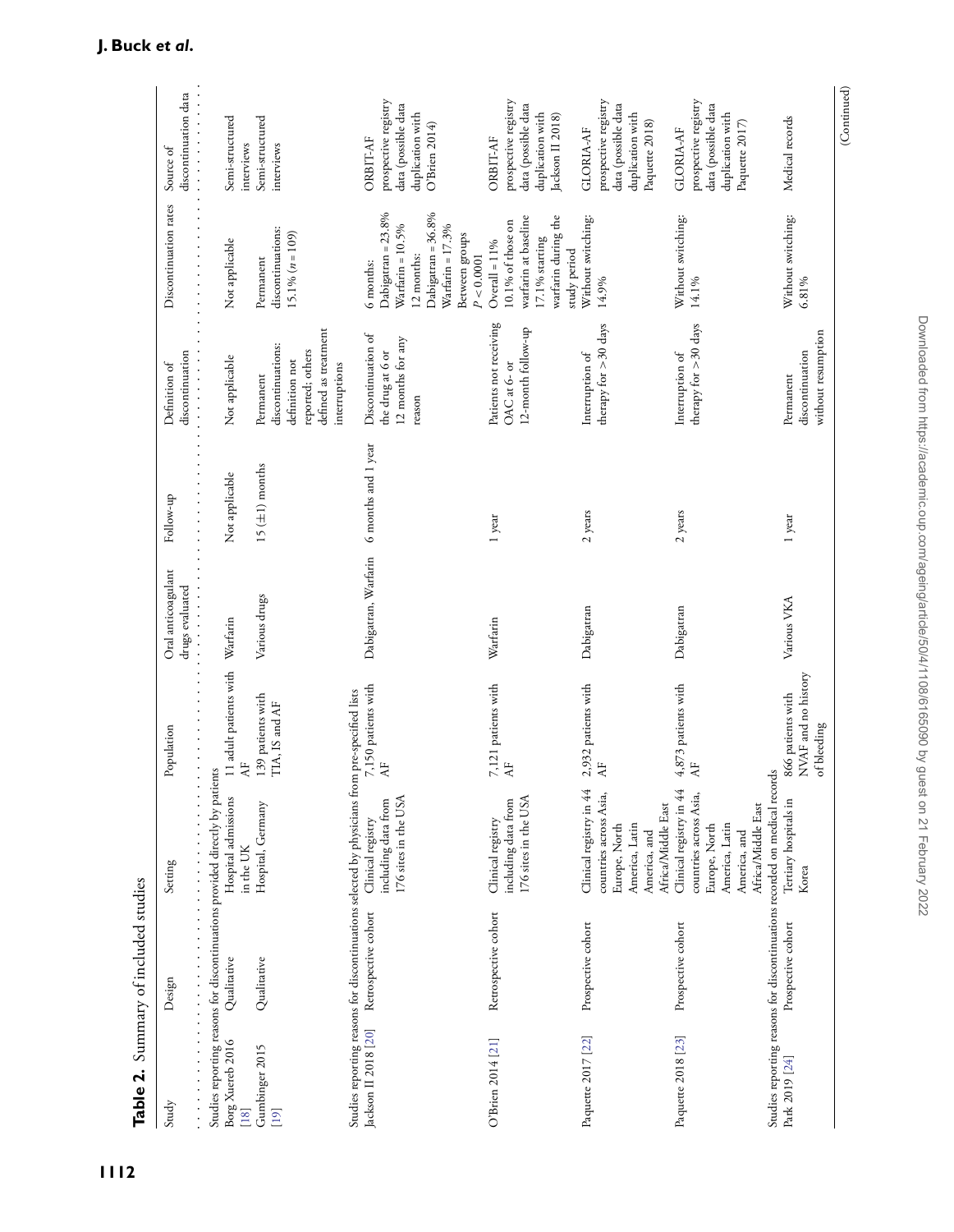| Table 2. Continued                      |                                         |                                                                                                                                                                                                                                                                                                                     |                                                                 |                                                                                                                                                    |                                                                                                            |                                                                                                                                                                                                                                                                                                                                                         |                                                                                                                                    |                                                                         |
|-----------------------------------------|-----------------------------------------|---------------------------------------------------------------------------------------------------------------------------------------------------------------------------------------------------------------------------------------------------------------------------------------------------------------------|-----------------------------------------------------------------|----------------------------------------------------------------------------------------------------------------------------------------------------|------------------------------------------------------------------------------------------------------------|---------------------------------------------------------------------------------------------------------------------------------------------------------------------------------------------------------------------------------------------------------------------------------------------------------------------------------------------------------|------------------------------------------------------------------------------------------------------------------------------------|-------------------------------------------------------------------------|
| Study                                   | Design                                  | Setting                                                                                                                                                                                                                                                                                                             | .<br>Population                                                 | <b>OAC</b> evaluated                                                                                                                               | $\frac{1}{2}$ , $\frac{1}{2}$ , $\frac{1}{2}$ , $\frac{1}{2}$ , $\frac{1}{2}$ , $\frac{1}{2}$<br>Follow-up | discontinuation<br>$\frac{1}{2}$ $\frac{1}{2}$ $\frac{1}{2}$ $\frac{1}{2}$ $\frac{1}{2}$ $\frac{1}{2}$ $\frac{1}{2}$ $\frac{1}{2}$ $\frac{1}{2}$ $\frac{1}{2}$ $\frac{1}{2}$ $\frac{1}{2}$ $\frac{1}{2}$ $\frac{1}{2}$ $\frac{1}{2}$ $\frac{1}{2}$ $\frac{1}{2}$ $\frac{1}{2}$ $\frac{1}{2}$ $\frac{1}{2}$ $\frac{1}{2}$ $\frac{1}{2}$<br>Definition of | Discontinuation rates                                                                                                              | .<br>discontinuation data<br>Source of                                  |
| Renner 2019 [25]                        | Retrospective cohort Hospital, USA<br>. | $\frac{1}{2}$ $\frac{1}{2}$ $\frac{1}{2}$ $\frac{1}{2}$ $\frac{1}{2}$ $\frac{1}{2}$ $\frac{1}{2}$ $\frac{1}{2}$ $\frac{1}{2}$ $\frac{1}{2}$ $\frac{1}{2}$ $\frac{1}{2}$ $\frac{1}{2}$ $\frac{1}{2}$ $\frac{1}{2}$ $\frac{1}{2}$ $\frac{1}{2}$ $\frac{1}{2}$ $\frac{1}{2}$ $\frac{1}{2}$ $\frac{1}{2}$ $\frac{1}{2}$ | 319 patients with AF                                            | Apixaban, Edoxaban<br>$\frac{1}{2}$ , $\frac{1}{2}$ , $\frac{1}{2}$ , $\frac{1}{2}$ , $\frac{1}{2}$ , $\frac{1}{2}$<br>Rivaroxaban,<br>Dabigatran, | Not reported                                                                                               | Not reported                                                                                                                                                                                                                                                                                                                                            | Overall 14%                                                                                                                        | Medical records                                                         |
| Naganuma 2017 [26] Retrospective cohort |                                         | Hospital, Japan                                                                                                                                                                                                                                                                                                     | 819 patients with<br><b>NVAF</b>                                | Rivaroxaban,<br>Dabigatran,<br>Apixaban,<br>Warfarin                                                                                               | 2 years                                                                                                    | drug prescription and<br>discontinuation of<br>discontinuation in<br>the medical record<br>mention of drug<br>the physician's<br>Permanent                                                                                                                                                                                                              | Rivaroxaban = $4.5\%$<br>Dabigatran = 6.0%<br>Apixaban = $4.5\%$<br>Warfarin = 5.7%                                                | duplication with<br>Medical records<br>(possible data<br>Shiga 2015)    |
| Shiga 2015 [27]                         | Retrospective cohort                    | Hospital, Japan                                                                                                                                                                                                                                                                                                     | 601 patients with<br><b>NVAF</b>                                | Apixaban, Warfarin<br>Rivaroxaban,<br>Dabigatran,                                                                                                  | 2 years                                                                                                    | including switching<br>Discontinuation of<br>drug prescription,<br>mention of drug<br>cessation on the<br>medical record,<br>and physician's<br>treatments                                                                                                                                                                                              | Rivaroxaban = 5.6%<br>Dabigatran = 5.7%<br>without switching:<br>Apixaban = 5.9%<br>discontinuation<br>Warfarin = 12%<br>Permanent | Naganuma 2017)<br>duplication with<br>Medical records<br>(possible data |
| Bertozzo 2016 <sup>[28]</sup>           | Retrospective cohort                    | Hospital, Italy                                                                                                                                                                                                                                                                                                     | 798 older patients<br>$(280 \text{ years of age})$<br>with NVAF | Warfarin                                                                                                                                           | $\geq$ 6 months (mean 29<br>$[\pm 18.7]$ months)                                                           | days without warfarin<br>treatment in which<br>$\geq$ 180 consecutive<br>sequential INR<br>measurements<br>there were no                                                                                                                                                                                                                                | Of 888 screened 22%<br>Discontinuation:<br>included in the<br>18.5% of 798<br>discontinued<br>analysis                             | Medical records                                                         |
| Ho 2014 [29]                            | Retrospective cohort                    | Hospital, China                                                                                                                                                                                                                                                                                                     | 467 patients with AF                                            | Dabigatran                                                                                                                                         | Mean 16 $(\pm 10)$<br>months                                                                               | without resumption<br>includes switching<br>discontinuation<br>(unclear if this<br>Permanent<br>treatment)                                                                                                                                                                                                                                              | 21.6%                                                                                                                              | Medical records                                                         |

 $\overline{a}$ 

 $\label{eq:1} \text{NVAF} = \text{non-vascular atrial fibrillation}\,.$ NVAF = non-vascular atrial fibrillation.

# **Reasons for discontinuing oral anticoagulation therapy for atrial fibrillation**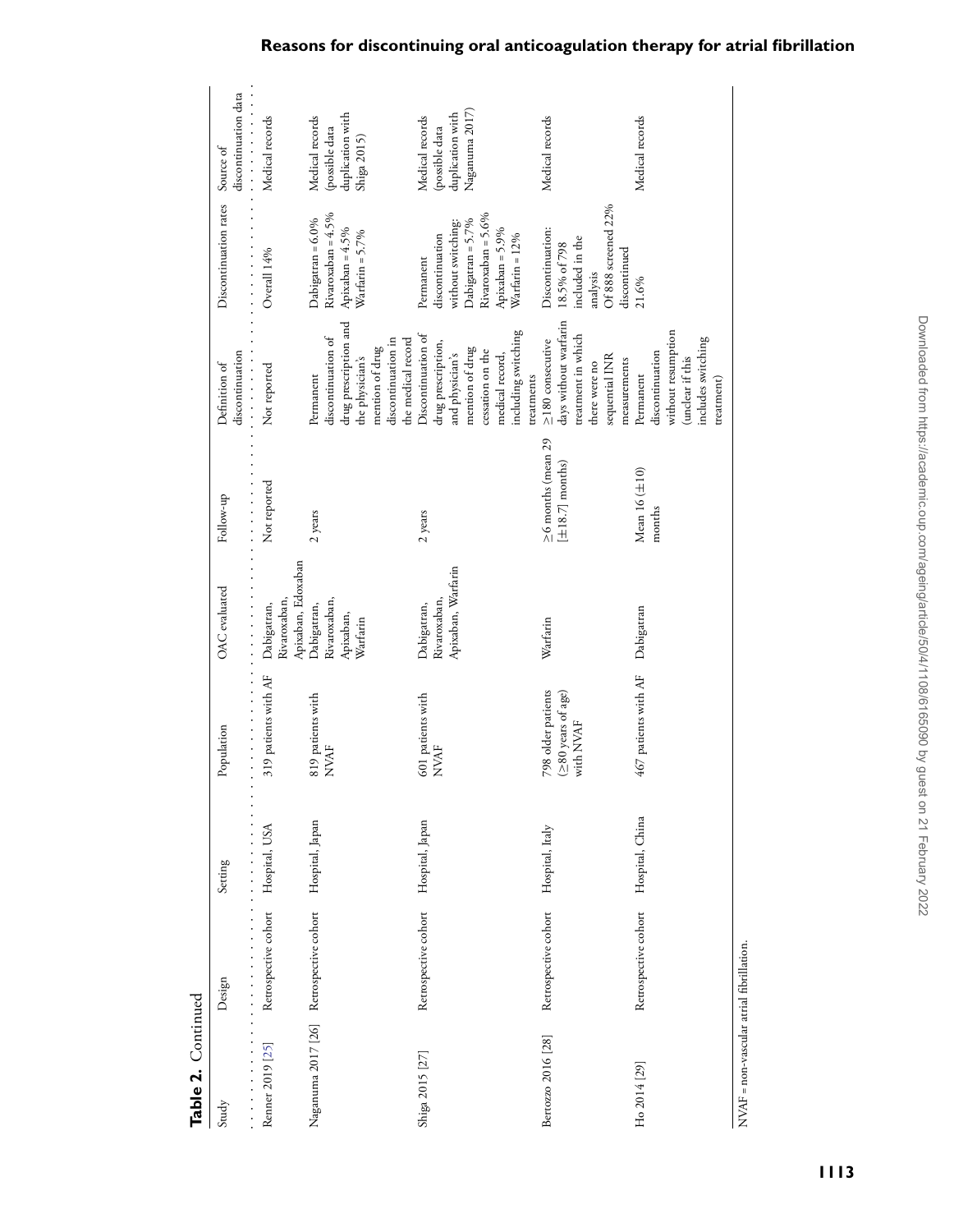The inter-relationship and numbers of papers grouped by reason for discontinuation\*



\*Each box indicates the number of papers and their appropriate reference

<span id="page-6-0"></span>**Figure 3.** Inter-relationship of reasons for discontinuation.

discontinuation included patients who switched to an alternative OAC [\[20,](#page-9-9)[28\]](#page-9-13).

Follow-up periods varied but were generally 1–2 years [\(Table 2\)](#page-4-0). Discontinuation rates reported for warfarin treatment or unspecified VKAs at 1 year ranged from 6.8 to 17.3% and at 2 years from 5.7 to 12% [\[26–](#page-9-11)[28\]](#page-9-13) [\(Table 2\)](#page-4-0). At the longest reported follow-up (mean 29 months), the rate was 18.5% [\[28\]](#page-9-13). In contrast, discontinuation rates for dabigatran were much higher, being 36.8% at 1 year [\[20\]](#page-9-9), although rates fell over time, to 21.6% after a mean followup of 16 months [\[29\]](#page-9-4) and ranging from 6.0 to 14.9% by 2 years [\[22,](#page-9-10)[23](#page-9-7)[,26](#page-9-11)[,27\]](#page-9-12), which were similar to those for warfarin treatment [\(Table 2\)](#page-4-0).

Three studies reported discontinuation rates for other DOACs. In an abstract by Renner and colleagues [\[25\]](#page-9-14), the overall discontinuation rate was 14% for dabigatran, rivaroxaban, apixaban and edoxaban combined, but the followup period was not reported. In the two registry studies conducted in Japan [\[26,](#page-9-11)[27\]](#page-9-12), contrasting results were seen. In the study by Shiga *et al*. [\[27\]](#page-9-12), at 2 years of follow-up, discontinuation rates were highest with warfarin and were roughly halved for apixaban, rivaroxaban and dabigatran [\[27\]](#page-9-12) [\(Table 2\)](#page-4-0). In contrast, discontinuation rates at 2 years reported in Naganuma *et al.* [\[26\]](#page-9-11) were highest for dabigatran followed by warfarin, apixaban and rivaroxaban, although values range only from 4.5 to 6.0% [\(Table 2\)](#page-4-0). The difference in discontinuation rates for warfarin reported by these two studies was unexpected given that the data were obtained from the same database, from approximately the same time

period, with the same inclusion criteria and definitions of discontinuation. This inconsistency could highlight issues with heterogeneity in the data.

#### **Reasons for discontinuation**

The reasons for discontinuation of OAC were generally not reported in detail and the relative importance of different reasons varied across the studies. All reasons and rates for discontinuations are provided in the Supplementary data available in *Age and Ageing* online (pp 8–12).

Two small studies reported data obtained directly from interviews with and communications from patients and physicians [\[18,](#page-9-3)[19\]](#page-9-5). The larger study included 139 patients in whom OAC was indicated after myocardial infarction or transient ischaemic attack (101 new prescriptions and 38 continuations); 85 should have been taking OAC at 15 months of follow-up. Among these, discontinuations were recorded in 3.6% due to a decline in functional status, 2.8% due to increased risk of falling and the same for bleeding events, 2.2% due to a diagnosis of dementia, and 0.8% due to no evidence of AF on a follow-up ECG [\[19\]](#page-9-5). No additional qualitative analysis of motivations for discontinuation was presented.

In the smaller study, which explored experiences of patients and physicians during consultations for AF in 11 patients, three patients discontinued warfarin [\[18\]](#page-9-3). Two cited anticoagulation monitoring as the reason. One reported that his employer was unsympathetic to the need for regular clinic visits. The second patient felt that regular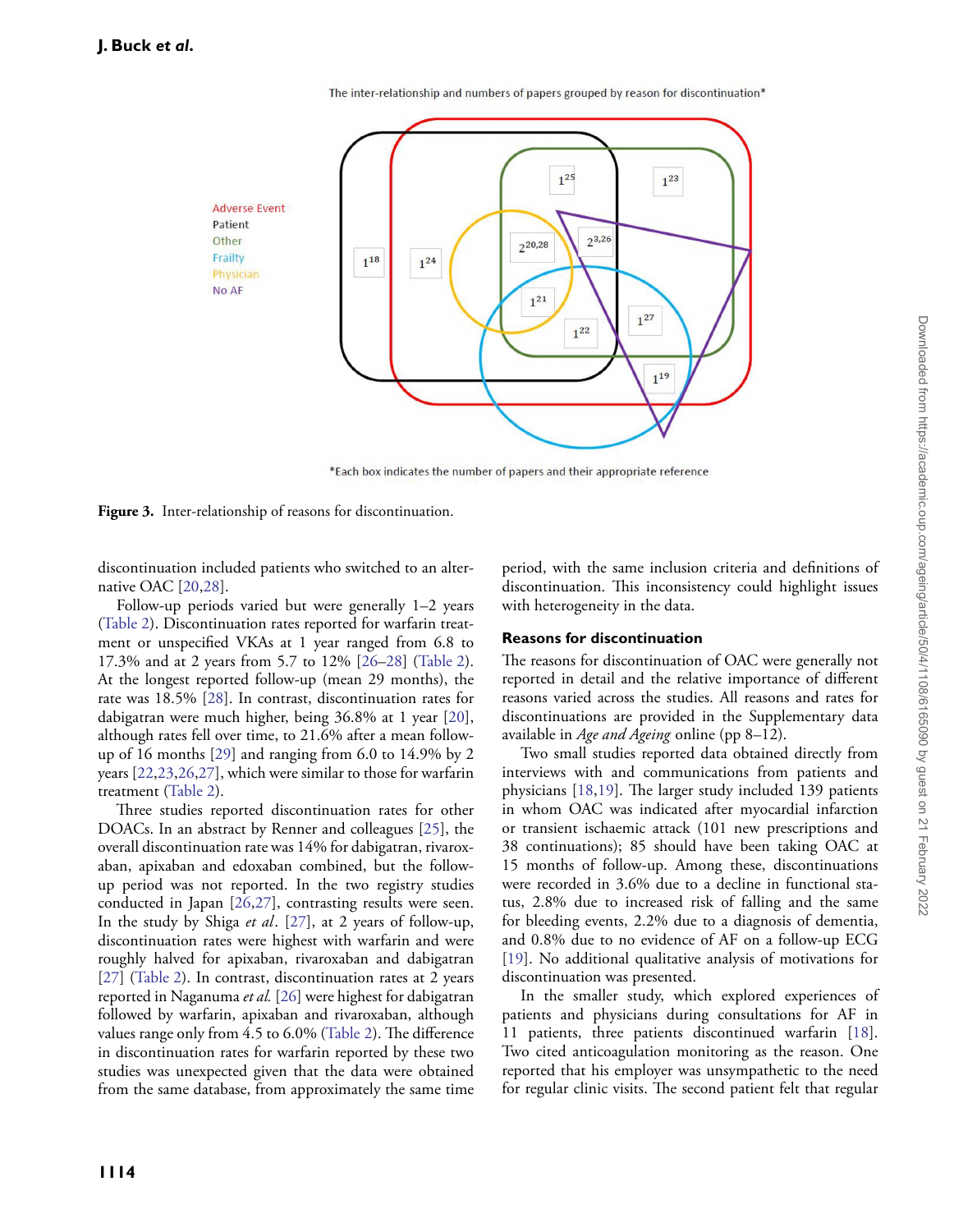monitoring was incompatible with his desire to travel while he felt he was healthy enough to do so.

Reasons for discontinuation from the database and registry studies were mostly reported only in general terms with very few details and minimal interpretation of the motivations. Specific reasons for discontinuation were most commonly reported to be adverse events, in particular bleeding and gastrointestinal events, while most other reasons were summarised as patients' preferences or physicians' choices.

Bleeding complications were common reasons for OAC discontinuation, with rates of 3–25% for warfarin [\[20,](#page-9-9)[21](#page-9-6)[,26](#page-9-11)[–28\]](#page-9-13), 5.5% for unspecified VKAs [\[24\]](#page-9-8) and 20– 22% for any OAC [\[19,](#page-9-5)[25\]](#page-9-14). This reason was also given frequently for discontinuation of DOACs (3.4–9.7% for dabigatran [\[20](#page-9-9)[,21,](#page-9-6)[26,](#page-9-11)[27\]](#page-9-12), 5.7–10.1% for apixaban [\[26,](#page-9-11)[27\]](#page-9-12) and 16.8–24.5% for rivaroxaban [\[26,](#page-9-11)[27\]](#page-9-12)).

Discontinuations due to gastrointestinal adverse events, symptoms and 'upset' were most common for dabigatran (6.5–13.8%) and rivaroxaban (6.8–13.5%) [\[20,](#page-9-9)[21](#page-9-6)[,26](#page-9-11)[,27,](#page-9-12)[29\]](#page-9-4). By comparison, discontinuation rates for this reason were 0–6.7% for apixaban [\[26](#page-9-11)[,27\]](#page-9-12) and 0.4–4.8% for warfarin [\[20,](#page-9-9)[21](#page-9-6)[,26](#page-9-11)[–29\]](#page-9-4). Discontinuation rates for all or any adverse events varied from 6.2 to 62.4% for dabigatran [\[22](#page-9-10)[,23](#page-9-7)[,26,](#page-9-11)[27\]](#page-9-12), from 49.9 to 56.6% for apixaban [\[26](#page-9-11)[,27\]](#page-9-12), from 36.7 to 46.0% for rivaroxaban [\[26,](#page-9-11)[27\]](#page-9-12) and from 18.2 to 31.8% for warfarin [\[26](#page-9-11)[,27\]](#page-9-12). Wide variations were also found in the reported rates of discontinuations due to 'other' adverse events; the events in this category were not specified.

Frailty, specifically regarding an increased risk of falling and low life-expectancy, was listed as a reason in three studies and was associated with 11–38% of discontinuations [\[19,](#page-9-5)[21](#page-9-6)[,28\]](#page-9-13). Cost was listed as a reason in three separate studies: 38% due to drug costs [\[25\]](#page-9-14) and 1–2% due to treatment costs and financial concerns [\[22,](#page-9-10)[29\]](#page-9-4).

While patients' desires, preferences and refusals to continue with treatment were commonly reported, the underlying motivations were not widely analysed. Among 366 patients receiving dabigatran in one study, patient concerns were listed in 3.3% of discontinuations, with specific reasons of dosing frequency being given in 2%, side effects in 1%, financial issues in 0.3% and the need for monitoring in 0.3% [\[29\]](#page-9-4). Other studies reported that undefined patients' preferences were associated with 5.7–46.3% of discontinuations [\[20,](#page-9-9)[21](#page-9-6)[,25](#page-9-14)[–27\]](#page-9-12).

Non-adherence is a separate issue from discontinuation, as many patients fail to take all their prescribed doses of a medication but do not stop entirely. However, one study found that 3.4% of discontinuations of warfarin were due to physicians' concerns about poor adherence [\[28\]](#page-9-13). Physicians in another study reported that 4.7% of warfarin discontinuations were due to poor adherence to drugs and/or monitoring [\[21\]](#page-9-6).

Other reasons reported by only a few of the studies included bruising, dementia, hypersensitivity, comorbidities, interactions with concomitant medication, abnormal laboratory data and worsened renal function. Only one study included social issues (e.g. alcohol misuse) and occupational risk as reasons and associated them with only 1.6% of discontinuations [\[22\]](#page-9-10).

## **Discussion**

OAC discontinuation has a considerable impact on the negative consequences of AF, including increased morbidity, mortality and related health-care costs [\[16\]](#page-9-1). It is therefore important to understand the reasons why oral anticoagulant drugs are discontinued in patients with AF. The studies included in this review reported various and wide-ranging reasons underlying discontinuations, including adverse events, clinical and biochemical changes, advice from the physician, patients' preferences and concerns, comorbidities, cost, hypersensitivity and interactions with concomitant medication.

The most commonly reported reason for OAC discontinuation was adverse events. Within this category, experiencing or being deemed to be at high risk of bleeding events and gastrointestinal adverse events were the most frequent reasons. Although DOACs are associated with reduced risk of bleeding, the discontinuation rate for rivaroxaban was high (16.8– 24.5%. Dabigatran and rivaroxaban were most often discontinued for gastrointestinal effects. However, the proportion of patients stopping OAC due to bleeding risk ranged from 3 to 25% across all drugs assessed. This heterogeneity in results makes it is difficult to draw many firm conclusions on, for example, the thresholds for discontinuation.

One study included in our review reported a qualitative analysis of patients' motivations for discontinuing treatment and highlighted the issue of disease management [\[18\]](#page-9-3). Regular monitoring of warfarin treatment interfered with work and lifestyle choices. Unfortunately, though, only two patients were quoted and no other studies specifically explored monitoring requirements as a factor in discontinuation. This factor warrants further investigation.

There were several limitations of the included studies that could have affected this review's conclusions. First, substantial missing data were noted. The reason for discontinuing treatment was listed as unknown in 3–10% of cases in studies of hospital chart reviews [\[24](#page-9-8)[,28](#page-9-13)[,29\]](#page-9-4). A possible explanation for this uncertainty is incomplete record keeping. This incomplete representation of reasons caused a significant problem when interpreting the study results and potentially masked confounding factors that could affect the findings. For example, if physicians were more likely to record the reasons when they were related to medical complications or concerns (e.g. adverse events or abnormal laboratory data) than patients' preferences, the data would be skewed. Second, the definition of discontinuation varied and/or was unclear. Such information could be useful to investigate whether certain factors affect the likelihood of restarting OAC, such as temporary stoppage of OAC due to other treatments or the time elapsed since discontinuation. Third, even though we specifically looked for studies that and included aspects such as the roles of family and networks,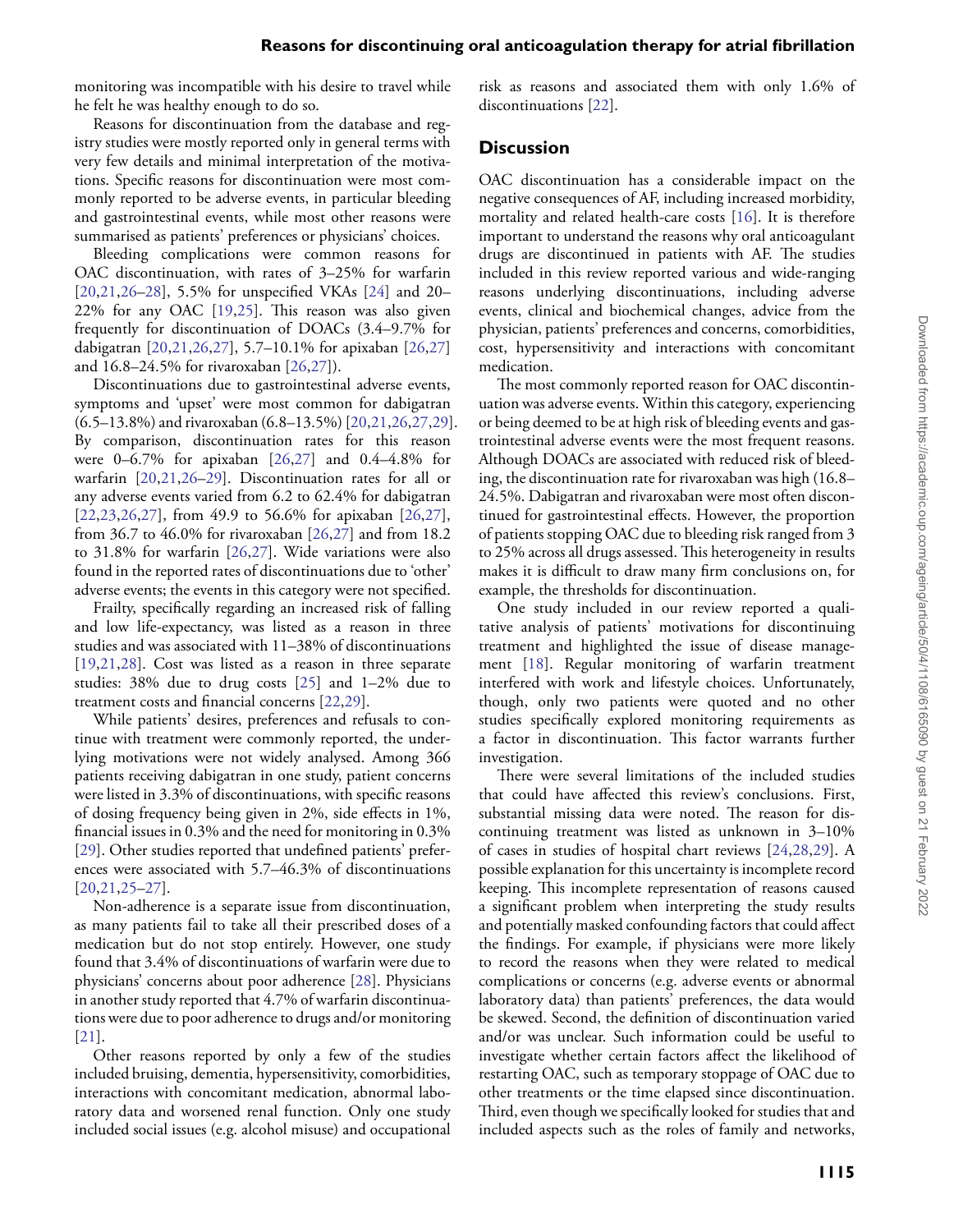level of education, and effects on employment, only one [\[21\]](#page-9-6) explored broader factors for discontinuation and these were briefly mentioned by only two patients. It would be useful to expand the designs of future studies to include such factors, as this could provide much-needed understanding of why patients discontinue OAC. Finally, substantially more data are available for discontinuation of warfarin versus all DOACs, but especially rivaroxaban, apixaban, and edoxaban. The small number of results for some DOACs suggested heterogeneity within this class, but forming reliable conclusions is not yet possible. The similarities and differences for the DOACs need to be more clearly understood. Because of the lack of conformity of the data, it was not possible to undertake any meta-analyses.

In contrast to discontinuation, many studies report on treatment adherence. Although not the same as discontinuation, non-adherence could be a possible cause of permanent discontinuation of OAC. Achievable strategies, such as improving patients' knowledge, shared decisionmaking and ensuring patients feel their preferences are taken into account by physicians, can increase OAC adherence [\[30–](#page-9-15)[32\]](#page-9-16). Whether these approaches can also affect treatment discontinuations needs to be assessed.

# **Conclusions**

The occurrence and increased risk of adverse events, particularly bleeding and gastrointestinal events, were the most common reasons for discontinuing OAC. Of note, though, there are no obvious or reliable differences between the individual OAC drugs or drug classes (VKAs vs. DOACs). Importantly, the available evidence is derived from heterogeneous studies with few relevant data being available for the newer DOACs. Future studies of patients' and physicians' motivations for discontinuing OAC will be crucial to understand what seems to be a wide variety of underlying reasons and how to address them. Developing the evidence base for targeted interventions to reduce discontinuation of these therapies is vital so that optimal anticoagulation to prevent stroke can be achieved in this cohort.

**Supplementary Data:** Supplementary data mentioned in the text are available to subscribers in *Age and Ageing* online.

**Acknowledgements:** We thank Bruno Petrungaro of the Health Economics Research Unit for help with preparing the figures.

**Declaration of Sources of Funding:** This review was cofunded by Research Capability Funding from Norfolk and Waveney CCG and Imperial College Health Partners. The views expressed in this paper are those of the authors and do not necessarily reflect those of the funders.

**Declaration of Conflicts of Interest:** Alison Martin, Cassandra Springate and Bikramaditya Ghosh are employees of Crystallise Ltd, which received funding from Imperial College Health Partners to assist with part of this systematic literature review.

# **References**

- <span id="page-8-0"></span>**1.** Ruigómez A, Johansson S, Wallander MA, García Rodríguez LA. Risk of mortality in a cohort of patients newly diagnosed with chronic atrial fibrillation. BMC Cardiovasc Disord 2002;  $2:5.$
- <span id="page-8-1"></span>**2.** Velleca M, Costa G, Goldstein L, Bishara M, Ming B. A review of the burden of atrial fibrillation: understanding the impact of the new millennium epidemic across Europe. Eur Med J 2019; 7: 110–8.
- <span id="page-8-2"></span>**3.** Lane DA, Skjøth F, Lip GYH, Larsen TB, Kotecha D. Temporal trends in incidence, prevalence, and mortality of atrial fibrillation in primary care. J Am Heart Assoc 2017; 6: e005155.
- <span id="page-8-3"></span>**4.** Chugh SS, Havmoeller R, Narayanan K *et al.* Worldwide epidemiology of atrial fibrillation: a global burden of disease 2010 study. Circulation 2014; 129: 837–47.
- <span id="page-8-4"></span>**5.** Colilla S, Crow A, Petkun W, Singer DE, Simon T, Liu X. Estimates of current and future incidence and prevalence of atrial fibrillation in the U.S. adult population. Am J Cardiol 2013; 112: 1142–7.
- <span id="page-8-5"></span>**6.** Krijthe BP, Kunst A, Benjamin EJ *et al.* Projections on the number of individuals with atrial fibrillation in the European Union, from 2000 to 2060. Eur Heart J 2013; 34: 2746–51.
- <span id="page-8-6"></span>**7.** January CT, Wann LT, Alpert JS *et al.* AHA/ACC/HRS guideline for the management of patients with atrial fibrillation. A report of the American College of Cardiology/American Heart Association Task Force on Practice Guidelines and the Heart Rhythm Society. J Am Coll Cardiol 2014; 64: e1–76.
- <span id="page-8-7"></span>**8.** Kirchhof P, Benussi S, Kotecha D *et al.* The task force for the management of atrial fibrillation of the European Society of Cardiology (ESC). 2016 ESC guidelines for the management of atrial fibrillation developed in collaboration with EACTS. Eur Heart J 2016; 18: 2893–962.
- <span id="page-8-8"></span>**9.** National Institute for Health and Care Excellence. Atrial fibrillation. [https://cks.nice.org.uk/atrial-fibrillation#!topi](https://cks.nice.org.uk/atrial-fibrillation#!topicSummary) [cSummary.](https://cks.nice.org.uk/atrial-fibrillation#!topicSummary)
- <span id="page-8-9"></span>**10.** Aguilar MI, Hart R. Oral anticoagulants for preventing stroke in patients with non-valvular atrial fibrillation and no previous history of stroke or transient ischemic attacks. Cochrane Database Syst Rev 2005; 3: CD001927.
- <span id="page-8-10"></span>**11.** Lopez-Lopez JA, Sterne JAC,Thom HHZ *et al.* Oral anticoagulants for prevention of stroke in atrial fibrillation: systematic review, network meta-analysis, and cost effectiveness analysis. BMJ 2017; j5058: 359.
- <span id="page-8-11"></span>**12.** Sciria CT, Maddox TM, Marzec L *et al.* Switching warfarin to direct oral anticoagulants in atrial fibrillation: insights from the NCDR PINNACLE registry. Clin Cardiol 2020; 43: 743–51.
- <span id="page-8-12"></span>**13.** Sharma A, Hernandez AF, Shrader P, Wygant GD, DiFusco M, O'Brien EC. Eliminate thromboembolism: improving anticoagulation in non-valvular atrial fibrillation patients' (ELITE) registry-insights from the final results. Circulation 2018; 136: abstr 17232.
- <span id="page-8-13"></span>**14.** Liu C, du X, Jiang C *et al.* Long-term persistence with newlyinitiated warfarin or non-VKA oral anticoagulant (NOAC) in patients with non-valvular atrial fibrillation: insights from